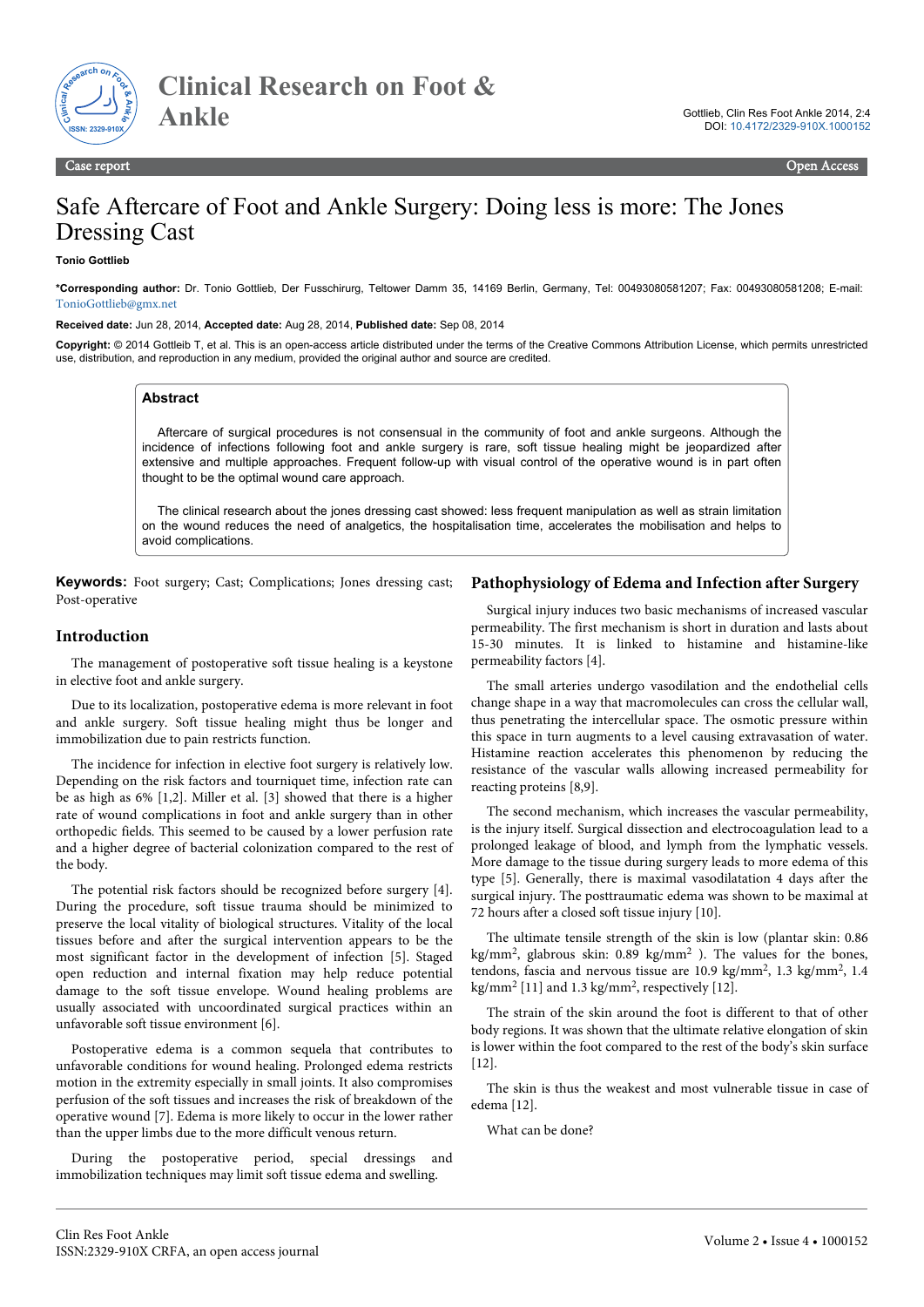Regarding the above-mentioned mechanisms, the surgeon has the following possibilities to help minimize edema and its related complications:

1. Select the appropriate operation for the patient. Take into account the age, general health of the patient and the limb involved [4].

2. Perform gentle anatomic dissection; avoid extensive dissection or trauma

3.Immobilize and gently elevate the limb to reduce the intravascular pressure

- 4. Apply compression dressings to raise the interstitial pressure
- 5. Limit wound contamination during the healing period
- 6. Cryotherapy
- 7. Limit the histaminic reaction using short acting corticosteroids

However, the planning and decisions made before surgery as well as the surgical success depends on the skill and the personal experience of the surgeon. It should be realized that all damaged structures must heal. The greater the amount of damaged tissue, the more likely is the possibility for complications such as infection, hematoma and excessive scar formation. Essential structures such as nerves and vessels should be handled with meticulous care and preserved. Deliberate sharp dissection will minimize greater tissue damage, which may often be seen with blunt dissection and the use of scissors.

Systemic applied corticoids can have significant side effects, e.g. restriction of the local and systemic immune resistance, which further can trigger infection.

Reduction of intravascular pressure and therefore edema is best achieved in a horizontal supine position.

Techniques to immobilize and optimize intra-, extra- and interstitial pressure-ratio, limit wound contamination

Treatment of wounds enclosed in a plaster cast or in gauze and thick gauze dressings with the intention of safe soft tissue management was reported earlier in war-surgery literature [13,14].

Toward the end of World War I, the American surgeon Winnett Orr observed that soldiers who were admitted to his hospital with wounds enclosed in a plaster cast had generally better soft tissue condition than others who had been treated without cast [13].

In 1921 Sir Robert Jones already believed that edema increased tension between the wound edges, thereby jeopardizing wound healing. He and others also thought that swelling in and around joints contributed to long-term stiffness [14]. He recommended a specific technique to control edema of the upper and lower limbs, which was specifically designed to address edema associated with wartime injuries. He described the use of multiple layers of bulky cotton wool covered with calico bandages [14].

Charnley further modified the original ''Robert Jones bandage''. Three layers of wool and three layers of domette bandage were applied gently but firmly 6 inches above and below the joint up to a thickness of 2 inches [15].

Watson Jones refers to the Jones compression dressing as a "crepe bandage over copious wool dressings'' applied after knee surgery [16]. He later described the application of an encircling plaster cast applied on the top of the soft layers, and used this dressing for splinting closed fractures of the lower leg. Special care was taken to apply additional

Matsen and Krugmire [18] showed that externally applied compression on swollen soft tissue injury can limit the extent of swelling.

Lehnert et al. [19] noted that the wounds, which were dressed with compressing foam, had significantly less edema and ecchymosis.

Gerard et al. reviewed 18 years of treatment using a Jones compression bandage and concluded that it is an efficient tool to control edema after foot surgery [20]. They applied a compression bandage over a sterile surgical dressing on the operated foot. The whole dressing was removed after 5-7 days and a new dressing was applied if deemed necessary. The authors report the successful use of such a dressing cast up to 8-16 weeks without encountering any castrelated problems.

Matsen and Krugmire [18] warned that compression must be uniform to prevent peaks inducing a compartment syndrome. But Smillie indicated that the initial pressure remains for approximately 48 h [21]. The resulting compression after application of the Jones compression bandage following knee meniscectomy varies between 40-60 mmHg depending on the technique of the surgeon, but fell to a negligible amount of 2-10 mmHg in 48 h.

Despite this quite extensive clinical experience, the principles of long lasting closed dressings during soft tissue healing are not widely accepted.

Frequent follow-up with visual control of the operative wound is in part often thought to be the optimal wound care approach.





#### **The Jones Dressing Cast**

A single center study of the author [22] showed, that patient treated with a jones-dressing cast with no follow-up of the operative wound achieve significantly earlier their original mobility, their hospitalization time is shorter and the need for analgesics is less, even when the patients are elder and the surgery is more complex.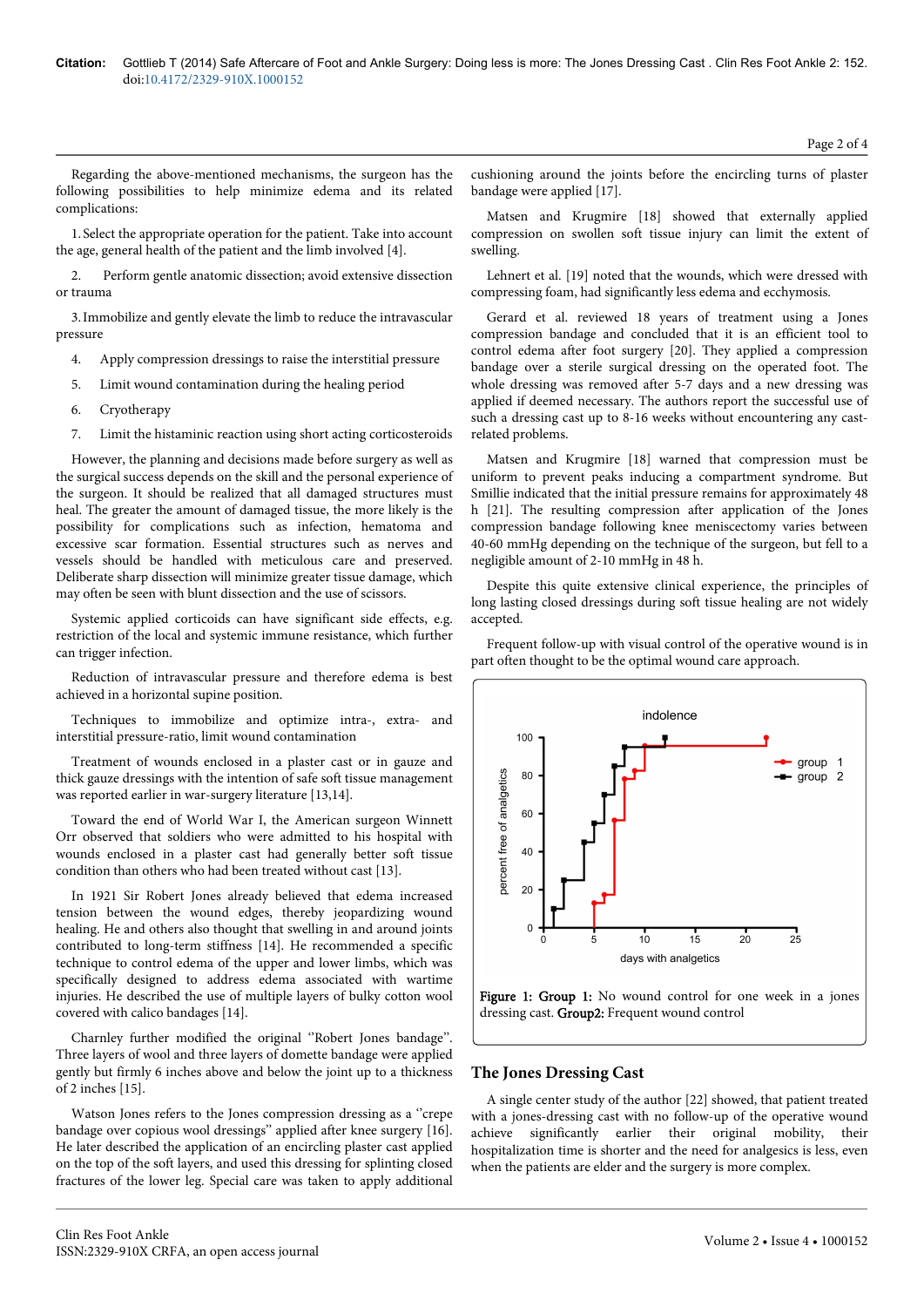The Jones dressing cast is applied sterile, immediately postoperation in an encircling manner (no slit) and it is recommended that it remains in place for two weeks. There is no visual control or follow up in this period.

In this study 43 patients were divided in two groups. In group 1 the wound dressing was changed frequently (every second day) after complex surgery of the foot with no visual control. Patients in group 2 were treated with a jones dressing cast for 1 week.

Patients in the cast group were mobile using crutches and using stairs one day earlier than patients of group 1.

The patients treated with the cast spent a mean of 7.4 days in hospital compared to 11 days in the noncast group (p 0.012).

Patients in the cast group 2 were free of analgesics 2 days earlier than the patients in group 1, as demonstrated in figure 1 (p 0.003).

It was assumed that reduced strain to the soft tissue cover due to the cast might reduce the complications in the post-operative period. The Jones dressing cast provides a layer of higher tensile strength that helps to protect the skin. [12]

In this study the jones dressing cast facilitated deambulation. It protects the wound from the environment, allowing for a reduced hospitalization time and medical care of the wound was limited to the suture removal.

With the aid of this cast Klaue [23] kept the hospitalization time for patients that underwent reconstructive foot surgery (DRG ICD I20A/B) to 1/3 to ½ to that of Switzerland's average in 2013. The financial advantages are obvious.

A reduction in wound control doesn´t raises the incidence of compartment syndrome or any kind of complication. However in case of any suspicious clinical presentation, the soft tissue condition should be checked. There always should be the possibility to slit a cast in case of prolonged pain. Thus hospitalization is recommended (Figure 2).



Figure 2: 2 weeks after Lisfranc-arhrodesis with TP-Augmentation. A: before cast removal; B: intra OP X-ray C: cast is removed, Sterile wound coverage still in place D: before suture removal.

# **Conclusion**

For Safe aftercare of foot and ankle surgery it is evident to have limited wound manipulation and contamination, edema-prophylaxis, reduction of strain or motion on the wound edges and soft tissue. The Jones dressing cast is a very good tool to achieve all these conditions.

#### **References**

- 1. [Culver DH, Horan TC, Gaynes RP , Martone WJ, Jarvis WR Grace](http://www.cdc.gov/nhsn/pdfs/datastat/nnis_2004.pdf) [Emori, et al \(2005\) National Nosocomial Infections Surveillance System,](http://www.cdc.gov/nhsn/pdfs/datastat/nnis_2004.pdf) [Atlanta, Surgical Wound Infection Rates By Wound Class,Operative](http://www.cdc.gov/nhsn/pdfs/datastat/nnis_2004.pdf) [Procedure, and Patient Risk Index GeorgiaJ Foot Ankle Surg: 68-69.](http://www.cdc.gov/nhsn/pdfs/datastat/nnis_2004.pdf)
- 2. [Wukich DK, Lowery NJ, McMillen RL, Frykberg RG \(2010\)](http://www.ncbi.nlm.nih.gov/pubmed/20124054) [Postoperative infection rates in foot and ankle surgery: a comparison of](http://www.ncbi.nlm.nih.gov/pubmed/20124054) [patients with and without diabetes mellitus. J Bone Joint Surg Am 92:](http://www.ncbi.nlm.nih.gov/pubmed/20124054) [287-295.](http://www.ncbi.nlm.nih.gov/pubmed/20124054)
- 3. [Miller WA \(1983\) Postoperative wound infection in foot and ankle](http://www.ncbi.nlm.nih.gov/pubmed/6642322) [surgery. Foot Ankle 4: 102-104.](http://www.ncbi.nlm.nih.gov/pubmed/6642322)
- 4. [Rosen JS, Cleary JE \(1991\) Surgical management of wounds. Clin Podiatr](http://www.ncbi.nlm.nih.gov/pubmed/1682028) [Med Surg 8: 891-907.](http://www.ncbi.nlm.nih.gov/pubmed/1682028)
- 5. Stapp MD, Taylor RP (2001) Edema, Hematoma, and Infection. In: Banks AS, Downlea MS, Martin DE, Miller SJ (Eds.), Mc Glammrys Comprehensive Textbook of foot and ankle surgery (3ed)Lippincott Williams & Wilkins: 1997-2015
- 6. [Sirkin M, Sanders R, DiPasquale T, Herscovici D Jr \(1999\) A staged](http://www.ncbi.nlm.nih.gov/pubmed/10052780) [protocol for soft tissue management in the treatment of complex pilon](http://www.ncbi.nlm.nih.gov/pubmed/10052780) [fractures. J Orthop Trauma 13: 78-84.](http://www.ncbi.nlm.nih.gov/pubmed/10052780)
- 7. Leak LV, Burke JF (1974) Early events of tissue injury and the role of the lymphatic system in early inflammation. In: Zweifach BW,Grant L,McClusky RT (eds.), The inflammatory process (2nd ed) New York
- 8. Bryant WM. Wound healing. Clin Symp 1977; 29:1-36 quoted by Stapp MD, Taylor RP, Edema, Hematoma, and Infection. In Banks AS, Downlea MS, Martin DE, Miller SJ Mc Glammrys Comprehensive Textbook of foot and ankle surgery, vol 2, 3ed.Lippincott Williams &Wilkins 2001:1997-2015,
- 9. Hurley JV (2001) Acute inflammation, 2nd ed. New York: Churchill Livingstone, 1983:29-57 qutoted by Stapp MD, Taylor RP, Edema, Hematoma, and Infection. Mc Glammrys Comprehensive Textbook of foot and ankle surgery (3ed)Lippincott Williams & Wilkins: 1997-2015
- 10. [Schaser KD, Vollmar B, Menger MD, Schewior L, Kroppenstedt SN, et al.](http://www.ncbi.nlm.nih.gov/pubmed/10569476) [\(1999\) In vivo analysis of microcirculation following closed soft-tissue](http://www.ncbi.nlm.nih.gov/pubmed/10569476) [injury. J Orthop Res 17: 678-685.](http://www.ncbi.nlm.nih.gov/pubmed/10569476)
- 11. [Yamadah H \(1970\) Strength of Biologiacal material. \(Ed: Gaynor FE,](http://books.google.co.in/books?id=H89qAAAAMAAJ&q=Strength+of+Biological+material&dq=Strength+of+Biological+material&hl=en&sa=X&ei=vwoEVOqJOYWxuATSmICwAQ&ved=0CBsQ6AEwAA) [Michigan\) Wverly Press, Inc](http://books.google.co.in/books?id=H89qAAAAMAAJ&q=Strength+of+Biological+material&dq=Strength+of+Biological+material&hl=en&sa=X&ei=vwoEVOqJOYWxuATSmICwAQ&ved=0CBsQ6AEwAA)
- 12. Trueta J (1947) The Principles and Practice of war Surgery. Hamish Hamilton Medical Books and William Heinemann Medical Books, London.
- 13. Jones R (1930) Orthopedic surgery of injuries. Oxford Universitiy Press, Londion
- 14. [Charnley J \(2002\) In Closed Treatment of Common Fractures, The](http://books.google.co.in/books?id=HTiqWb530MYC&pg=PA80&dq=The+Treatment+of+Fractures+Without+Plaster+of+Paris&hl=en&sa=X&ei=wQwEVLO9HMGeugTo1QE&ved=0CBsQ6AEwAA) [Treatment of Fractures Without Plaster of Paris, E&S Livingstone,](http://books.google.co.in/books?id=HTiqWb530MYC&pg=PA80&dq=The+Treatment+of+Fractures+Without+Plaster+of+Paris&hl=en&sa=X&ei=wQwEVLO9HMGeugTo1QE&ved=0CBsQ6AEwAA) [Edinburgh](http://books.google.co.in/books?id=HTiqWb530MYC&pg=PA80&dq=The+Treatment+of+Fractures+Without+Plaster+of+Paris&hl=en&sa=X&ei=wQwEVLO9HMGeugTo1QE&ved=0CBsQ6AEwAA)
- 15. [Brodell J, Axon D, NcCollister evarts C \(1986\) The Robert Jones](http://www.boneandjoint.org.uk/highwire/filestream/13508/field_highwire_article_pdf/0/776.full.pdf&sa=U&ei=U0VhU9ySDIXEsgaLk4Aw&ved=0CE0QFjAJ&usg=AFQjCNGOD1e8A0nuCoeFM0S9M2Utyz1KXw) [Bandage. J Bone Joint Surg Br](http://www.boneandjoint.org.uk/highwire/filestream/13508/field_highwire_article_pdf/0/776.full.pdf&sa=U&ei=U0VhU9ySDIXEsgaLk4Aw&ved=0CE0QFjAJ&usg=AFQjCNGOD1e8A0nuCoeFM0S9M2Utyz1KXw)
- 16. [Watson-Jones R \(1974\) The classic: "Fractures and Joint Injuries" by Sir](http://www.ncbi.nlm.nih.gov/pubmed/4609656) [Reginald Watson-Jones, taken from "Fractures and Joint Injuries," by R.](http://www.ncbi.nlm.nih.gov/pubmed/4609656) [Watson-Jones, Vol. II, 4th ed., Baltimore, Williams and Wilkins](http://www.ncbi.nlm.nih.gov/pubmed/4609656) [Company. Clin Orthop Relat Res : 4-10.](http://www.ncbi.nlm.nih.gov/pubmed/4609656)
- 17. [Matsen FA 3rd, Krugmire RB Jr \(1974\) The effect of externally applied](http://www.ncbi.nlm.nih.gov/pubmed/4434026) [pressure on post-fracture swelling. J Bone Joint Surg Am 56: 1586-1591.](http://www.ncbi.nlm.nih.gov/pubmed/4434026)
- 18. [Lehnert B, Jhala G \(1993\) The use of foam as a postoperative](http://www.ncbi.nlm.nih.gov/pubmed/15704087) [compression dressing. Foot Ankle: 198-203](http://www.ncbi.nlm.nih.gov/pubmed/15704087)